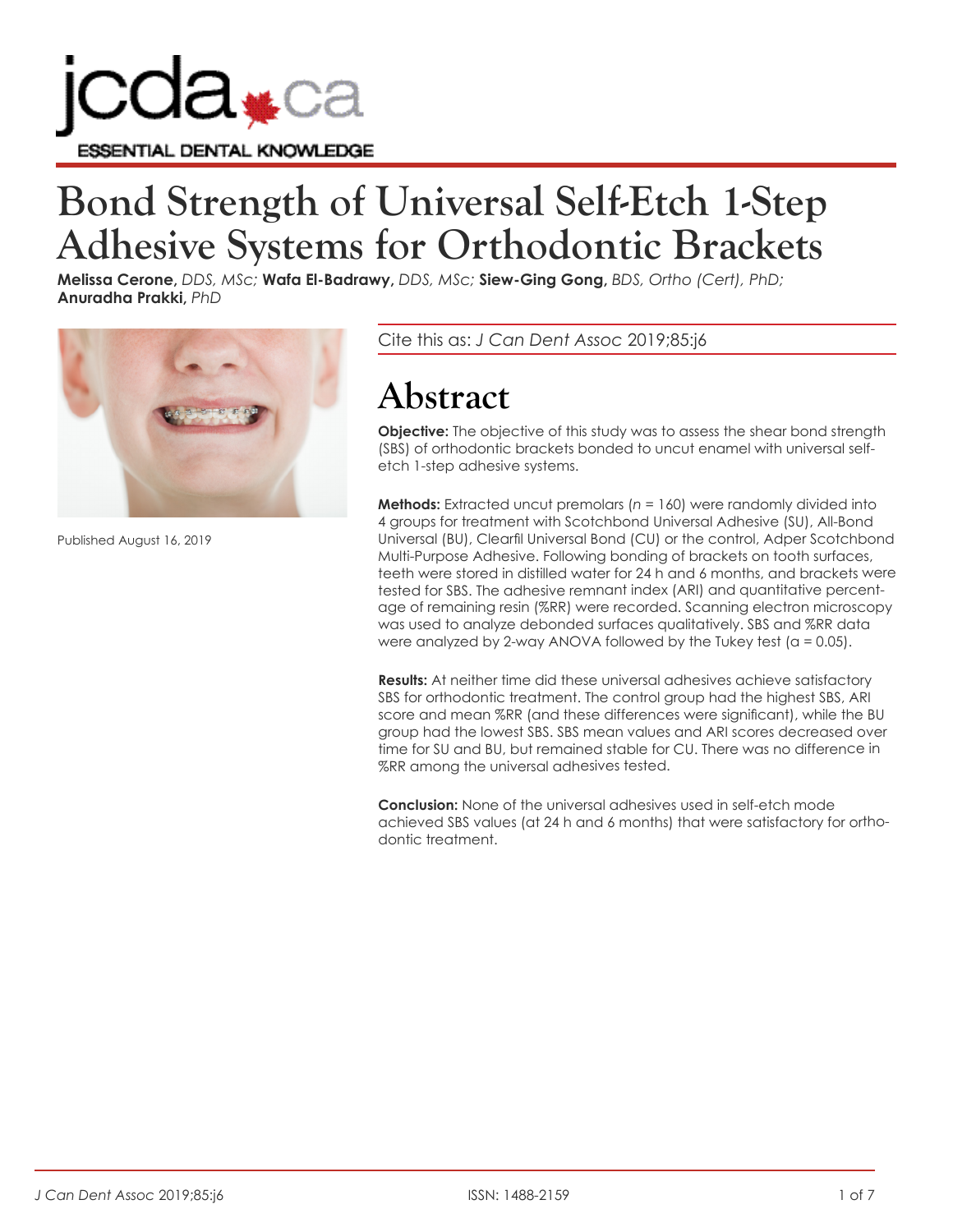Successful orthodontic treatment depends on the orthodontist's ability to control tooth movement and relies on a stable interface between wire and bracket.1 The adhesive system that bonds the bracket to enamel must be strong enough to resist all masticatory and orthodontic forces and remain adhered to the tooth and bracket throughout the course of treatment. In 1975, a shear bond strength (SBS) of 5.9–7.8 MPa for orthodontic brackets was first shown to be sufficient to withstand such forces.<sup>2</sup> Although empirically established, this is still the clinically accepted SBS range for orthodontic brackets.3-5 Although it is critical that the adhesive withstand such forces during treatment, on completion of treatment, debonding of brackets must occur with minimal patient discomfort and enamel damage.<sup>6</sup>

SSENTIAL DENTAL KNOWLEDGE

Currently in orthodontics, total-etch, multi-step adhesive systems (TEMSAS) are most commonly used to bond brackets to enamel. These systems provide adequate bond strength<sup>3</sup> to withstand masticatory forces. However, bonding as well as debonding appointments are time consuming for both the orthodontist and the patient, and debonding can cause enamel damage. The demand by dental professionals for adhesives with reduced technique sensitivity, shorter clinical application time<sup>7,8</sup> and lower incidence of post-operative sensitivity has led to the development of self-etching adhesive systems.9,10 Among these are universal self-etch 1-step adhesive systems (USE1SASs) that combine the 3 steps required for adhesion into a 1-step application. These systems can be used in self-etch mode, selective enameletch mode or total-etch mode for restorative procedures. When used in a self-etch mode, USE1SASs may significantly simplify the bonding process by reducing the number of bonding steps and eliminating the need for total acid etching.<sup>11</sup> In turn, this would decrease the risk of contamination, reduce the bonding procedure time<sup>11</sup> and, potentially, reduce the risks of damaging enamel during debonding.

USE1SASs have been tested extensively on dentin and enamel surfaces. Although the SBSs reported in many of these studies are within the recommended  $5.9-7.8$  MP $a^2$ for orthodontics, most were measured on cut enamel.<sup>5,12</sup> Only limited studies exist on the performance of self-etch adhesives on uncut enamel<sup>13</sup> or in an orthodontic setting.<sup>8</sup>

The objectives of this study were to investigate the SBS and debonded enamel surface characteristics of 3 USE1SASs, compared with a TEMSAS, used in bonding orthodontic brackets to uncut enamel at 2 time points. The tested null hypotheses were: there are no significant differences in SBSs among tested bonding agents; there are no significant differences in SBSs after a 6-month aging period; there are no significant differences among tested bonding agents in the amount of remaining resin on teeth after bracket debonding.

#### *Material and Methods*

#### *Experimental Design*

We studied 4 bonding agents at baseline and 6 months, using 8 groups of 20 teeth. The quantitative response variables were enamel SBS, adhesive remnant index (ARI) score and evaluation of remaining resin (%RR). Scanning electron microscopy (SEM) was used for qualitative analysis of debonded surfaces.

#### *Materials Used*

The composition of the materials used in this study is shown in **Table 1**.

#### *Definition of Groups and Sample Preparation*

A total of 160 extracted, caries-free human premolars were used in the study. Tooth inclusion criteria included absence of endodontic treatment, carious lesions, restorations and enamel defects, such as enamel hypoplasia, enamel hypomineralization or visible cracks. The selected teeth were disinfected in 0.5% chloramine-T solution for 1 week, stored in distilled water at 37°C and used within 6 months of extraction. Teeth were randomly divided into 4 groups, based on the adhesive to be used: Scotchbond Universal (SU; 3M ESPE, St. Paul, MN, USA ); All-Bond Universal (BU; Bisco Dental Products, Schaumburg, IL, USA); Clearfil Universal Bond (CU; Kuraray Dental, New York, NY, USA); and the control (C), which was Adper Scotchbond Multi-Purpose (3M ESPE, St. Paul, MN, USA).

All teeth were initially cleaned and pumiced using a rubber cup with fluoride-free paste for 10 s, thoroughly washed with water and air dried. Bonding procedures were performed according to the manufacturers' recommendations. Light-polymerization was performed using an Ortholux Luminous Curing Light (3M Unitek, Monrovia, CA, USA) at 1600 mW/cm2 irradiance intensity.

Stainless steel premolar brackets (Mini Master Series, 0.56 mm slot, surface area 10.29 mm<sup>2</sup>; American Orthodontics, Sheboygan, WI, USA) with the best surface contact and fit on the buccal surface of the teeth were chosen. Retention pads provided dual mechanical retention by layering 80-gauge mesh over an etched foil base. To bond the brackets, Transbond XT Light Cure Adhesive (3M Unitek) was compressed with a plastic instrument into the mesh of the brackets, which were then placed on the buccal surface of the tooth, with their slots parallel to the incisal edge. After pressing the brackets onto the buccal surfaces of the teeth with a carver instrument and gentle removal of any excess adhesive, the curing light was held stationary at a distance of 1–2 mm from the bracket for 12 s, with the light beam directed for 6 s each at the mesial and distal aspects of the bracket.<sup>14</sup>

The 40 teeth from each adhesive group were then divided into 2 groups (*n* = 20) and stored for 24 h (baseline) or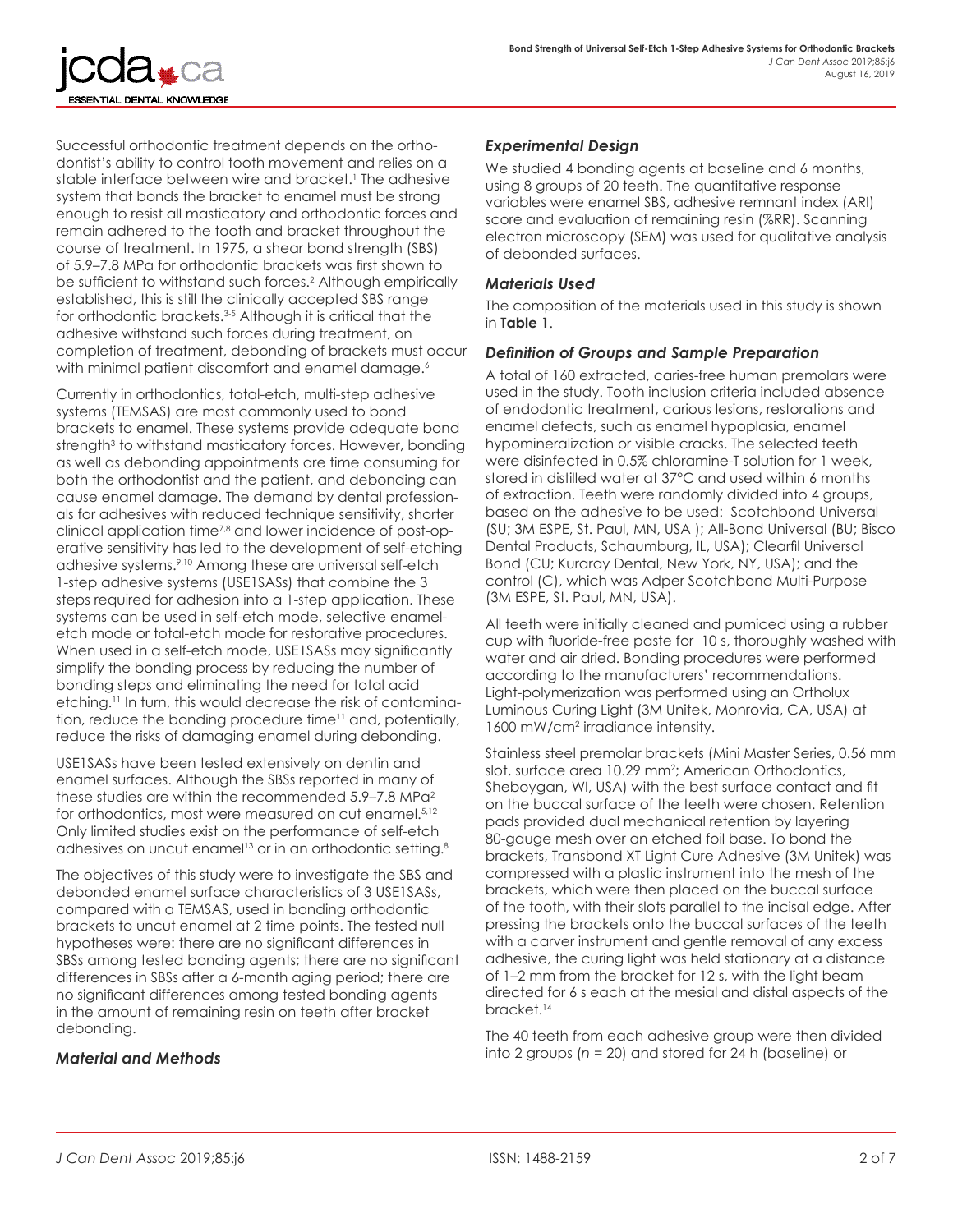

6 months in 37°C distilled water.

#### *Shear Bond Strength*

Before testing SBS, each tooth was placed in a circular mounting jig (made of SR Ivolen's polymethyl methacrylate base; Ivoclar Vivadent, Schaan, Liechtenstein) for consistent tooth alignment such that an occluso-gingival load could be applied by a chisel to produce a shear force at the bracket–tooth interface. To ensure that the chisel blade attached to the Universal Testing Machine (model 4301; Instron, Norwood, Mass., USA) contacted each bracket from the incisal aspect as close to the bonding interface as possible, the facial surface of the tooth was mounted parallel to the chisel. Each bracket was then debonded at a crosshead speed of 1 mm/minute. The maximum force required to debond a bracket was recorded and mean SBS (in MPa) was calculated for each group.

#### *Adhesive Remnant Index and Quantitative Evaluation of Remaining Resin*

After bracket debonding, the enamel surface of each tooth was examined under a stereomicroscope at 10× magnification. Tested surfaces were classified according to the ARI scores described by Artun and Bergland.<sup>15</sup> The ARI is a scaled score based on the amount of adhesive left on the enamel surface:  $0 =$  none, 1 and  $2 =$  less than half and greater than half, respectively, and 3 = all (**Fig. 1**). The frequency of each score was recorded and results were expressed as the percentage of each score for each adhesive and time.

In addition, the amount of adhesive remaining on teeth was analyzed by quantitative measurements from enlarged images of the tooth surfaces. Individual photographs of debonded surfaces (alongside a ruler) were taken with a Spot Insight Color 3.2.0 Camera (Diagnostic Instruments Inc., Sterling Heights, MI, USA) and the surface area of the bracket and remaining resin for each tooth was measured using ImageJ Software (National Institutes of Health, Bethesda, Md., USA). The residual resin for each tooth was expressed as a percentage of the remaining resin within the bracket perimeter (%RR).

#### *Scanning Electron Microscopy*

Samples representing each ARI score were qualitatively analyzed with SEM (Leica EM ACE200, Leica Microsystems, Wetzlar, Germany) at 500× and 1000× magnification.

#### *Statistical Analysis*

Two-way analysis of variance (ANOVA) and the Tukey *post hoc* test were used to compare mean SBS and %RR among the groups  $(a = 0.05)$ .

#### *Ethics approval*

**Figure 1**: Stereomicroscopic images (10×) of enamel surfaces. A: All-Bond Universal (BU) group at 6 months, adhesive remnant index (ARI) score = 0. B: Clearfil Universal Bond (CU) group at baseline, ARI score = 1. C: control (Adper Scotchbond Multi-Purpose Adhesive) group at 6 months, ARI score = 2. D: control group at 6 months, ARI score = 3.







**Table 1:** Composition of the tested adhesives.

| <b>Adhesive</b>                               | <b>Composition</b>                                                                                                                                                                             |
|-----------------------------------------------|------------------------------------------------------------------------------------------------------------------------------------------------------------------------------------------------|
| Scotchbond Universal<br>Adhesive $[PH = 2.7]$ | MDP; dimethacrylate resins; HEMA; Vitrebond<br>copolymer filler; ethanol; water; initiators; silane                                                                                            |
| All-Bond Universal ( $pH = 3.2$ )             | MDP; bis-GMA; HEMA; ethanol; water; initiators                                                                                                                                                 |
| Clearfil Universal Bond<br>$[PH = 2.3]$       | bis-GMA; HEMA; MDP; gydrophilic<br>aliphatic dimethacrylate; colloidal silica;<br>dl-camphorquinone; silane coupling agent;<br>zirconium oxide: accelerators: initiators: water:<br>ethanol    |
| Adper Scotchbond Multi-<br>Purpose Adhesive   | Etchant: 35% H3PO4; primer: HEMA, polyalkenoic<br>acid polymer, water; adhesive resin: bis-GMA,<br><b>HEMA, initiators</b>                                                                     |
| Transbond XT Light Cure<br>Adhesive           | Silane treated quartz; bisphenol A diglycidyl ether<br>dimethacrylate; bisphenol A bis(2-hydroxyethyl<br>ether) dimethacrylate; silane treated silica;<br>diphenyliodonium hexafluorophosphate |

Note: bis-GMA = bisphenol A-glycidyl methacrylate, HEMA = hydroxy ethyl methacrylate, MDP = 10-methacryloyloxydecyl dihydrogen phosphate.

**Table 2:** Mean shear bond strength of various adhesive systems\* at baseline and after 6 months.

| <b>Time</b>     | Shear bond strength, mean MPa ± SD |                      |                              |                             |
|-----------------|------------------------------------|----------------------|------------------------------|-----------------------------|
|                 | <b>SU</b>                          | <b>BU</b>            | <b>CU</b>                    | C                           |
| <b>Baseline</b> | $3.8 \pm 2.0$ <sup>ABa</sup>       | $1.9 \pm 1.0^{Ab}$   | 4.1 $\pm$ 1.4 <sup>Bc</sup>  | $8.4 \pm 3.4$ <sup>Cd</sup> |
| 6 months        | $2.9 \pm 1.0^{Aa}$                 | $0.55 \pm 0.35^{Bb}$ | $4.6 \pm 2.3$ <sup>ACc</sup> | $6.0 \pm 2.0$ <sup>Ce</sup> |

<sup>su</sup> = Scotchbond Universal Adhesive, <sup>su</sup>= All-Bond Universal, <sup>cu</sup>= Clearfil Universal Bond,<br><sup>c</sup> = control (Adper™ Scotchbond Multi-Purpose Adhesive).Note: Different uppercase letters<br>within a row indicate significant di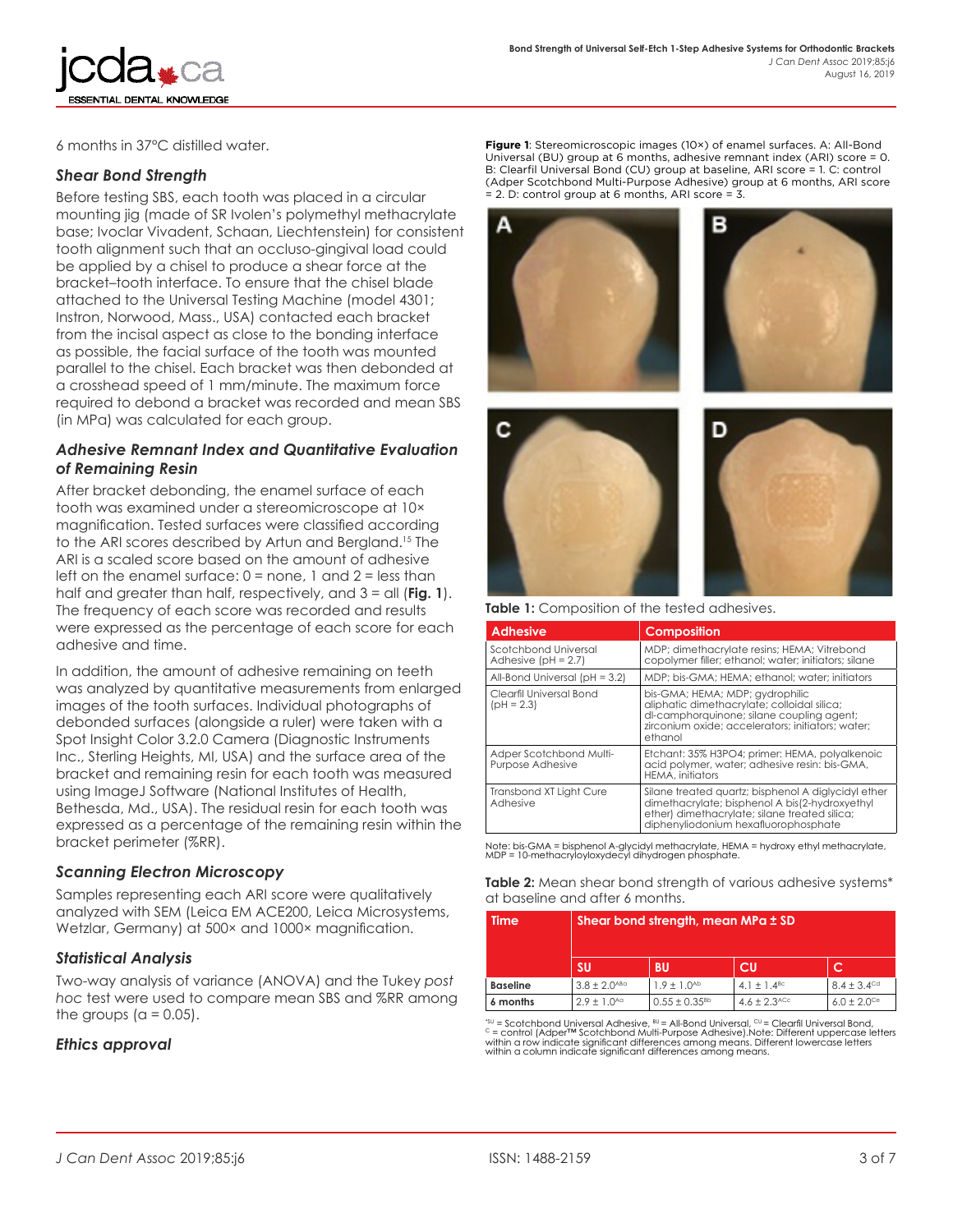

Ethics approval for this study was obtained from the University of Toronto research ethics board (protocol #31823).

## **Results**

#### *Bond Strength*

For all tests, the assumption of normal distribution of errors was checked and satisfied by the Shapiro-Wilk test. The evaluated factors — group (*p* = 0.000), time (*p* = 0.001) and group × time (*p* = 0.009) — had a significant effect on SBS. The BU and C groups had the lowest and highest SBS values, respectively (*p* < 0.05), at both baseline and 6 months (**Table 2**). At both times, SU and CU had similar results and did not differ significantly from each other (*p* > 0.05). Significantly lower mean SBS was observed at 6 months compared with baseline for C, but there was no significant difference over time for the USE1SASs. SBS of USE1SASs ranged from 1.9 to 4.1 MPa at baseline and 0.55 to 4.6 MPa at 6 months; these SBS values are not considered appropriate for orthodontic treatment.

#### *Remaining Resin and Surface Characteristics of Enamel after Debonding*

All 3 USE1SASs showed ARI scores of 0 or 1 at both times, indicating that there was no resin or less than half of the resin left on the enamel. A larger number of teeth in the control group showed remaining resin, especially at 6 months. At baseline, the ARI scores for the 3 USE1SASs were similar. However, for group C, 84% of teeth had a score of 1 and 16% had a score of 2 (**Table 3**). Although the most predominant mode of failure for all the adhesive groups at baseline and 6 months (**Table 4**) was a combination of adhesive and cohesive failures, there was a trend toward less resin remaining on the tooth surface in the USE1SAS groups compared with the control at 6 months.

The trend in ARI scoring was confirmed by the more precise quantification of remaining adhesive on enamel surfaces after debonding (**Table 5**). All evaluated factors — group, time and group × time (*p* = 0.000) — had a significant effect on %RR. The C group had a significantly higher mean percentage of remaining resin on the tooth surfaces compared with the 3 USE1SASs at both times (*p* < 0.05), with no significant differences among the self-etching adhesives. Comparing differences at baseline and 6 months, C and BU groups showed a significant difference (*p* < 0.001).

SEM analyses of the debonded enamel surfaces showed that, in general, the enamel surface of teeth in the USE1SAS groups appeared smooth and less porous with minimal remaining resin on the enamel surfaces (**Figs. 2** and **3**). In contrast, for the C group, superficial microporosities are clearly visible on total-etched debonded surfaces.

Based on our results, all 3 null hypotheses were rejected.

**Table 3:** Distribution of adhesive system groups by adhesive remnant index (ARI) scores at baseline.

| <b>Adhesive</b><br>system* |          | ARI score, %+ |                |   |  |
|----------------------------|----------|---------------|----------------|---|--|
|                            | 0        |               | $\overline{2}$ | 3 |  |
| SU                         | 0        | 100           | 0              |   |  |
| <b>BU</b>                  |          | 100           | Λ              |   |  |
| CU                         | C        | 100           | Ω              |   |  |
| C                          | $\Omega$ | 84            | 16             |   |  |

\*SU = Scotchbond Universal Adhesive, BU = All-Bond Universal, CU = Clearfil Universal Bond, C = control (Adper™ Scotchbond Multi-Purpose Adhesive).Note: Different uppercase<br>letters within a row indicate significant differences among means. Different lowercase<br>letters within a column indicate significant differen

| <b>Table 4:</b> Distribution of adhesive system groups by adhesive |  |
|--------------------------------------------------------------------|--|
| remnant index (ARI) scores at 6 months.                            |  |

| <b>Adhesive</b> | <b>ARI</b> score, <sup>%+</sup> |     |    |    |
|-----------------|---------------------------------|-----|----|----|
| system*         |                                 |     | o  | 3  |
| SU              | o                               | 94  |    |    |
| BU              |                                 | 83  |    |    |
|                 |                                 | 100 |    |    |
|                 |                                 | o   | 76 | 18 |

\*SU = Scotchbond Universal Adhesive, BU = All-Bond Universal, CU = Clearfil Universal Bond, C = control (Adper Scotchbond Multi-Purpose Adhesive). †Amount of adhesive left on tooth: 0 = none, 1 = less than half, 2 = more than half, 3 = all.

**Table 5:** Percentage of adhesive remaining at baseline and after 6 months for different systems.\*

| <b>Time</b>                                                                                                                                                                                                                                                                                                                                           | Remaining adhesive, mean $%$ $\pm$ SD |                             |                              |                               |
|-------------------------------------------------------------------------------------------------------------------------------------------------------------------------------------------------------------------------------------------------------------------------------------------------------------------------------------------------------|---------------------------------------|-----------------------------|------------------------------|-------------------------------|
|                                                                                                                                                                                                                                                                                                                                                       | <b>SU</b>                             | <b>BU</b>                   | CU                           | с                             |
| <b>Baseline</b>                                                                                                                                                                                                                                                                                                                                       | $7.0 \pm 4.9$ <sup>Aa</sup>           | $7.2 \pm 4.6$ <sup>Ab</sup> | $11.4 \pm 6.7$ <sup>Ad</sup> | $30.4 \pm 20.7$ <sup>Be</sup> |
| 6 months                                                                                                                                                                                                                                                                                                                                              | $6.4 \pm 5.3$ <sup>Ya</sup>           | $1.7 \pm 1.6$ <sup>Yc</sup> | $9.4 \pm 6.6$ <sup>Yd</sup>  | $77.4 \pm 18.1$ <sup>2f</sup> |
| *SU = Scotchbond Universal Adhesive, BU = All-Bond Universal, CU = Clearfil Universal<br>Bond, C = control (Adper Scotchbond Multi-Purpose Adhesive).<br>Note: Different uppercase letters within a row indicate significant differences among<br>means. Different lowercase letters within a column indicate significant differences<br>among means. |                                       |                             |                              |                               |

## **Discussion**

Mild or ultra-mild USE1SASs (pH 2.3–3.2), such as the ones used in this study, rely on a 2-fold bonding mechanism: a micromechanical bond and a chemical bond.7 Their monomers usually contain a carboxylic or phosphoric acid group, which etches the tooth, creating surface porosity to produce mechanical retention.7 The chemical bond is related to the presence of a specific functional monomer, 10-methacryloyloxydecyl dihydrogen phosphate (10-MDP), which combines enamel demineralization with the ability to bond ionically with the calcium ions of hydroxyapatite.16,17 Uncut enamel is a hypermineralized and aprismatic substrate by nature.<sup>13</sup> On such a substrate, this study showed that the more aggressive demineralizing effect created by the TEMSAS  $(\mathsf{H}_{\scriptscriptstyle{3}}\mathsf{PO}_{\scriptscriptstyle{4'}}$  pH < 1) superseded the dual bonding mechanism of the 3 USE1SASs, leading to significantly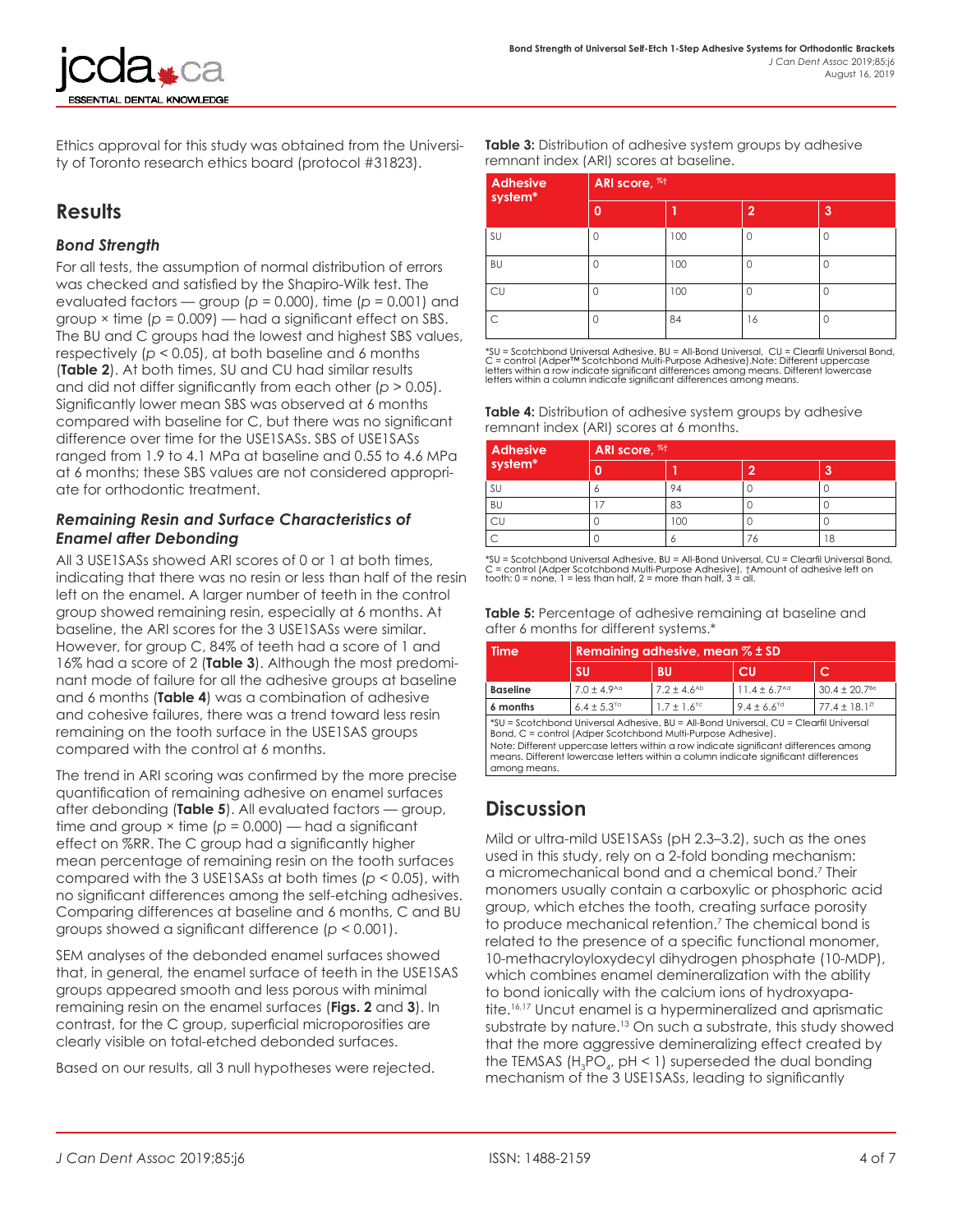higher SBS.

ESSENTIAL DENTAL KNOWLEDGE

The other factor that influences SBS is the presence of functional monomer impurities that can affect the durability of the enamel bond.<sup>18,19</sup> Yoshihara and colleagues<sup>18</sup> confirmed that both the purity and presence of 10‑MDP dimers in adhesives influence the etching efficacy of hydroxyapatite and bond strength. Therefore, it is possible that the lower SBS of BU compared with SU and CU may be a result of impurities in the 10-MDP functional monomer. These impurities and dimers may undergo hydrolytic degradation more rapidly, thus accounting for the decrease in SBS with time. Although no significant individual decrease in SBS in the USE1SAS groups occurred after 6 months, our results indicate that the factor time did significantly reduce overall SBS ( $p = 0.001$ ). These results, especially in the CU group, are in agreement with McLean et al.<sup>12</sup> and Atash Biz Yeganeh et  $Cl<sup>20</sup>$ 

Studies have reported a relation between bond strength and failure mode, as greater bond strengths correlate with more mixed fractures.21 This relation was apparent when we looked at bond strength and the amount of resin remaining after debonding in the C group compared with the USE1SAS groups at both times. These results are in agreement with Sharma et al.,5 who showed that a total-etch system had a greater ARI score than self-etch systems. In addition, Schnebel et al.<sup>22</sup> showed that total-etch adhesives fail mainly at the bracket–adhesive interface, thus leaving more residual resin on the enamel surface. On the other hand, self-etch adhesives result in more failures at the enamel– adhesive interface, leaving less resin on the tooth surface. As bracket failure occurs at the weakest interface, this also indicated a weaker bond to the enamel surface, resulting in lower SBS.22

Our study shows a clear relation between SBS, ARI and %RR. Over time, the overall ARI score, %RR and SBS decreased for BU. A lower ARI score after 6 months signified less resin remaining on the tooth and a weaker bond between the resin and the enamel, which correlated with its decrease in SBS. Although the overall ARI score and SBS also decreased for the SU group, there was no difference in %RR. An ARI score of 1 remained constant for CU and there was no difference in %RR, which reflected a greater stability of SBS. However, for the C group, although the overall ARI score and mean %RR increased over the 6-month period, there was a decrease in SBS. A study by Burrow et al.,<sup>23</sup> which assessed the 7-year dentin bond strength of a total-etch and a self-etch system, demonstrated similar results. In that study, although the SBS of both systems decreased over time, the mode of failure for the self-etch system did not change with time, whereas the total-etch system had an increase in cohesive failures in dentin.<sup>23</sup> This signifies that, in the present study, the bond between the resin and tooth, for some samples, may have increased over time and the weakest point was between the bracket and

**Figure 2**: Scanning electron microscope images (1000×) of debonded surfaces at baseline. Note: E = enamel, R = resin. A: Scotchbond Universal Adhesive (SU) group. B: All-Bond Universal (BU) group. C: Clearfil Universal Bond (CU) group. D: control (Adper Scotchbond Multi-Purpose Adhesive) group.



**Figure 3:** Scanning electron microscope images (500×) of debonded surfaces at 6 months. Note: AD = adhesive, E = enamel, R = resin. A: Scotchbond Universal Adhesive (SU) group. B: All-Bond Universal (BU) group. C: Clearfil Universal Bond (CU) group. D: control (Adper Scotchbond Multi-Purpose Adhesive) group.



adhesive system. In general, the %RR results of this study are in agreement with the ARI scores, thus validating the ARI scoring index. In a comparative study of qualitative and quantitative methods for the assessment of adhesive remnant after bracket debonding, Cehreli et al.<sup>24</sup> also concluded that qualitative visual scoring using the ARI is capable of generating results that are consistent with those assessed by quantitative image analysis techniques.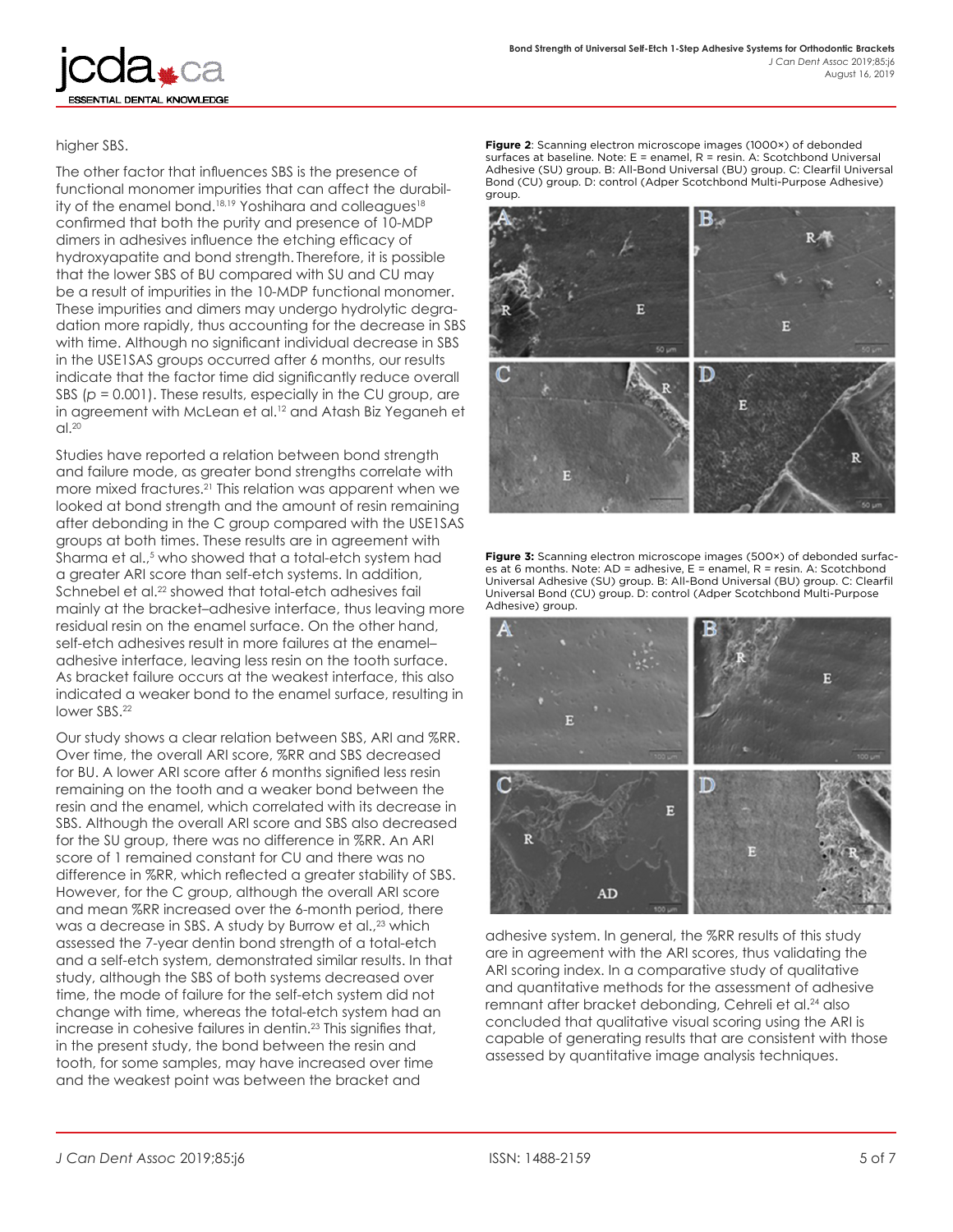

Under SEM, the amount of residual resin on selected enamel surfaces was greater than the calculated percentage of remaining resin; however, there was no change in ARI score for the selected teeth. As previously mentioned, enamel surface conditioning by the USE1SASs was less effective than TEMSAS conditioning, possibly resulting in decreased micromechanical retention. **Figures 1** and **2** show that enamel surfaces in the USE1SAS groups were smooth after debonding and less porous than surfaces in the TEMSAS group. Although of relevance to orthodontics, not many studies have evaluated the strength of bonding agents to uncut enamel. In 2003, Perdigao and Geraldeli<sup>25</sup> evaluated immediate bond strength of 1-step and 2-step self-etch adhesives, compared with a 2-step total-etch adhesive, on uncut enamel. Microtensile bond strength for 1-step and 2-step self-etch adhesives was 0.08–11.8 MPa and 11.3–16.7 MPa, respectively, whereas the 2-step total-etch adhesive had the highest bond strength at 31.5 MPa. The very low mean bond strength value obtained for the One-Up Bond F system (Tokuyama Dental Corp., Taitou-ku Tokyo, Japan), i.e., 0.08 MPa, was justified by its "relatively high pH of 2.57." These results were supported by field emission SEM analyses, which showed virtually no interprismatic penetration of the adhesive as well as formation of gaps across the entire interface. In another study, Patil et al.<sup>13</sup> found that the immediate bond strength of 2-step total-etch was 4.94 MPa compared with 3.62 MPa for 1-step self-etch bonding agent to uncut enamel. The range for SBS for USE1SASs in the present study (immediate 1.9–4.1 MPa, aged 0.55–4.6 MPa) falls within and is consistent with previous literature. Differences in absolute mean values may be attributed to variations in the chemistry of bonding systems, testing methods and bonding substrate, such as age of teeth and fluoridation.

This study showed that USE1SASs not only had significantly lower SBS to uncut enamel than the TEMSAS, but also that SBS values were below minimal strength appropriate for orthodontic applications in self-etch mode.

## **THE AUTHORS**



**Dr. Cerone** *is former orthodontics resident, department of clinical sciences (orthodontics), faculty of dentistry, University of Toronto, Toronto, Ontario.*



**Dr. El-Badrawy** *is associate professor, department of clinical sciences (restorative), faculty of dentistry, University of Toronto, Toronto, Ontario.*



**Dr. Gong** *is associate professor, department of clinical sciences (orthodontics), faculty of dentistry, University of Toronto, Toronto, Ontario.*



**Dr. Prakki** *is associate professor, department of clinical sciences (restorative), faculty of dentistry, University of Toronto, Toronto, Ontario.*

**Correspondence to:** *Dr. Anuradha Prakki, Associate Professor, Faculty of Dentistry, University of Toronto, 124 Edward St, Room 537, Toronto, ON M5G 1G6.* [anuradha.prakki@dentistry.utoronto.ca](mailto:anuradha.prakki@dentistry.utoronto.ca)

*The authors have no declared financial interests.*

*This article has been peer reviewed.*

### **References**

- 1. Costa AR, Vedovello-Filho M, Correr AB, Vedovello SA, Puppin-Rontani RM Ogliari FA, et al. Bonding orthodontics brackets to enamel using experimental composites with an iodonium salt. *Eur J Orthod*[. 2014;36\(3\):297-302.](https://www.ncbi.nlm.nih.gov/pubmed/24062381)
- 2. Reynolds I. A review of direct orthodontic bonding. *Br J Orthod*. 1975;2(3):171-8.
- 3. Bakhadher W, Halawany H, Talic N, Abraham N, Jacob V. Factors affecting the shear bond strength of orthodontic brackets - a review of in vitro studies. *[Acta Medica \(Hradec](https://www.ncbi.nlm.nih.gov/pubmed/26455565)  Kralove)* [2015;58\(2\):43-8.](https://www.ncbi.nlm.nih.gov/pubmed/26455565)
- 4. Finnema KJ, Ozcan M, Post WJ, Ren Y, Dijkstra PU. In-vitro orthodontic bond strength testing: a systematic review and meta-analysis. *[Am J Orthod Dentofacial Orthop.](https://www.ncbi.nlm.nih.gov/pubmed/20451780)* [2010;137\(5\):615-22.e3](https://www.ncbi.nlm.nih.gov/pubmed/20451780).
- 5. Sharma S, Tandon P, Nagar A, Singh GP, Singh A, Chugh VK. A comparison of shear bond strength of orthodontic brackets bonded with four different orthodontic adhesives. *J Orthod Sci*[. 2014;3\(2\):29-33](https://www.ncbi.nlm.nih.gov/pubmed/24987660).
- 6. Patil P, Kaur S, Kaur M, Kaur M, Vinuta S, Kaur RK. Orthodontic cements and adhesives: a review. *J [Adv Med](https://pdfs.semanticscholar.org/a2e6/7d18a74e2feb5ddb41b92643d3f4ca003eea.pdf)  Dent Sci Res*[. 2014;2\(3\):35-8](https://pdfs.semanticscholar.org/a2e6/7d18a74e2feb5ddb41b92643d3f4ca003eea.pdf).
- 7. Giannini M, Makishi P, Ayres AP, Vermelho P, Fronza B, Nikaido T, et al. Self-etch adhesive systems: a literature review. *Braz Dent J*[. 2015;26\(1\):3-10.](https://www.ncbi.nlm.nih.gov/pubmed/25672377)